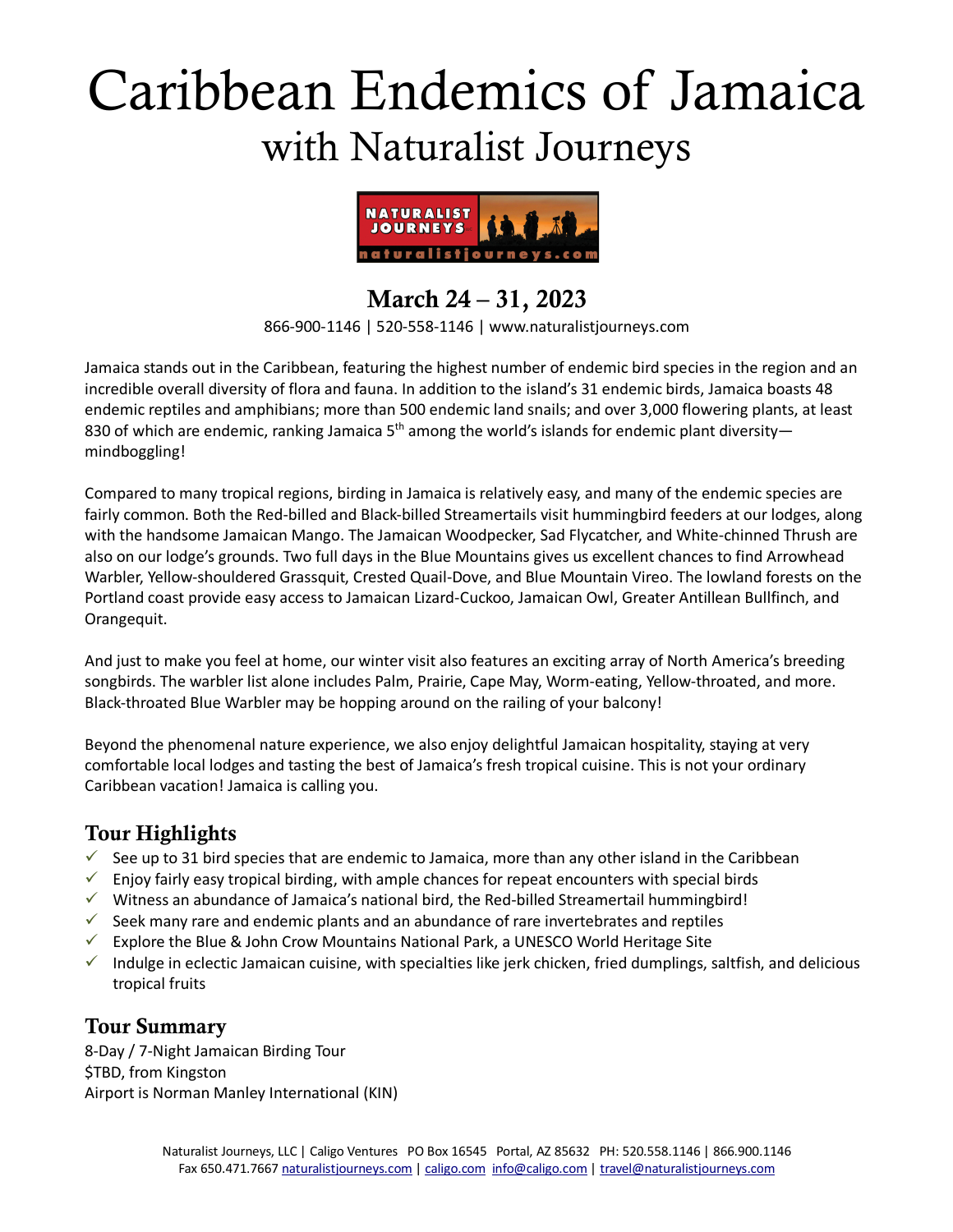# Day-to-Day Itinerary

## Fri., Mar. 24 Arrival & Greetings in Kingston

Our tour begins and ends in Kingston, well away from the primary tourism center in Montego Bay. Please arrive at Norman Manley International Airport no later than 4:00 PM. Our U.S. and local guides meet you at the Kingston airport before a short drive to our Port Royal hotel for the first night. We enjoy a casual evening on the harbor, with a little waterbird action and an orientation dinner at our hotel. Early the next morning, we head to Hellshire Hills.

*Accommodations in Port Royal (D)*

### Sat., Mar. 25 Hellshire Hills & Hope Gardens

This morning after breakfast we head out and explore just west of Kingston—the habitat at Hellshire is a dry limestone forest. The vegetation is dominated by short shrubs, cacti, Red Birch (*Bursera simaruba*), and Silver Thatch (*Coccothrinax jamaicensis*). The environment is quite arid, but it is deceptively rich in birdlife. This is one of only two locations on the island where the Bahama Mockingbird can be found. Also common here are the Stolid Flycatcher, Caribbean Dove, and Mangrove Cuckoo. Endemics such as the Jamaican Vireo and Yellowshouldered Grassquit can also be seen. When the cacti are in bloom, Jamaican Mango hummingbirds are everywhere—get your cameras ready.

After an early lunch, we explore the Royal Botanical Gardens of Hope, a public park managed by the Nature Preservation Foundation. Its large mature trees and diversity of plants promote an equally diverse birdlife. It's an important place to see migratory warblers like Black-throated Blue, Black-throated Green, Cape May, Prairie, Palm, American Redstart, and Black-and-white Warbler. More importantly however, the gardens are home to a remnant population of Yellow-billed Parrot, with a few Black-billed individuals seen occasionally. Jamaica's national bird, the Red-billed Streamertail, can be found feeding among the flowers, and the abundant trees are good habitat for Jamaican Woodpecker and Jamaican Euphonia. The Hope Gardens provide a convenient and relaxed setting for some easy birding.

With many Jamaican endemics already under our belts, we take an afternoon drive into the spectacular Blue Mountains, arriving at the Starlight Chalet—our lodge for the next three nights—just in time for dinner. *Accommodations at the Starlight Chalet or similar (B,L,D)*

### Sun., Mar. 26 & Mon., Mar. 27 Blue Mountains

For the next two full days, we will immerse ourselves in Jamaica's famous Blue Mountains. Known around the world for its exquisite coffee, the region recently gained international stature as part of the brand-new Blue and John Crow Mountains UNSECO World Heritage Site. Adding to the area's geographical resume, we will explore Blue and John Crow Mountains National Park, listed by BirdLife International as a global Important Bird Area.

Our specific Blue Mountain birding sites will include Hardwar Gap, Section, Silver Hill Gap, and Cascade. Throughout the Blue Mountains, we will bird along rugged mountain roads at approximately 3,280 ft. (1000 m) elevation. An impressive list of birds has been recorded in this area, including hard-to-find species such as the Jamaican Blackbird and Crested Quail-Dove. This area is relatively undisturbed, and the roads twist and turn through primary forest and secondary growth. Stands of Blue Mahoe (Jamaica's national tree) attract numerous Red-billed Streamertails and Orangequits. In other areas, the road is lined with small cottages, with beautiful gardens that attract many bird species. Section and Hardwar Gap combined can provide over 5 mi. (8 km) of lightly traveled, level road, where we could find as many as 25 of Jamaica's endemic birds.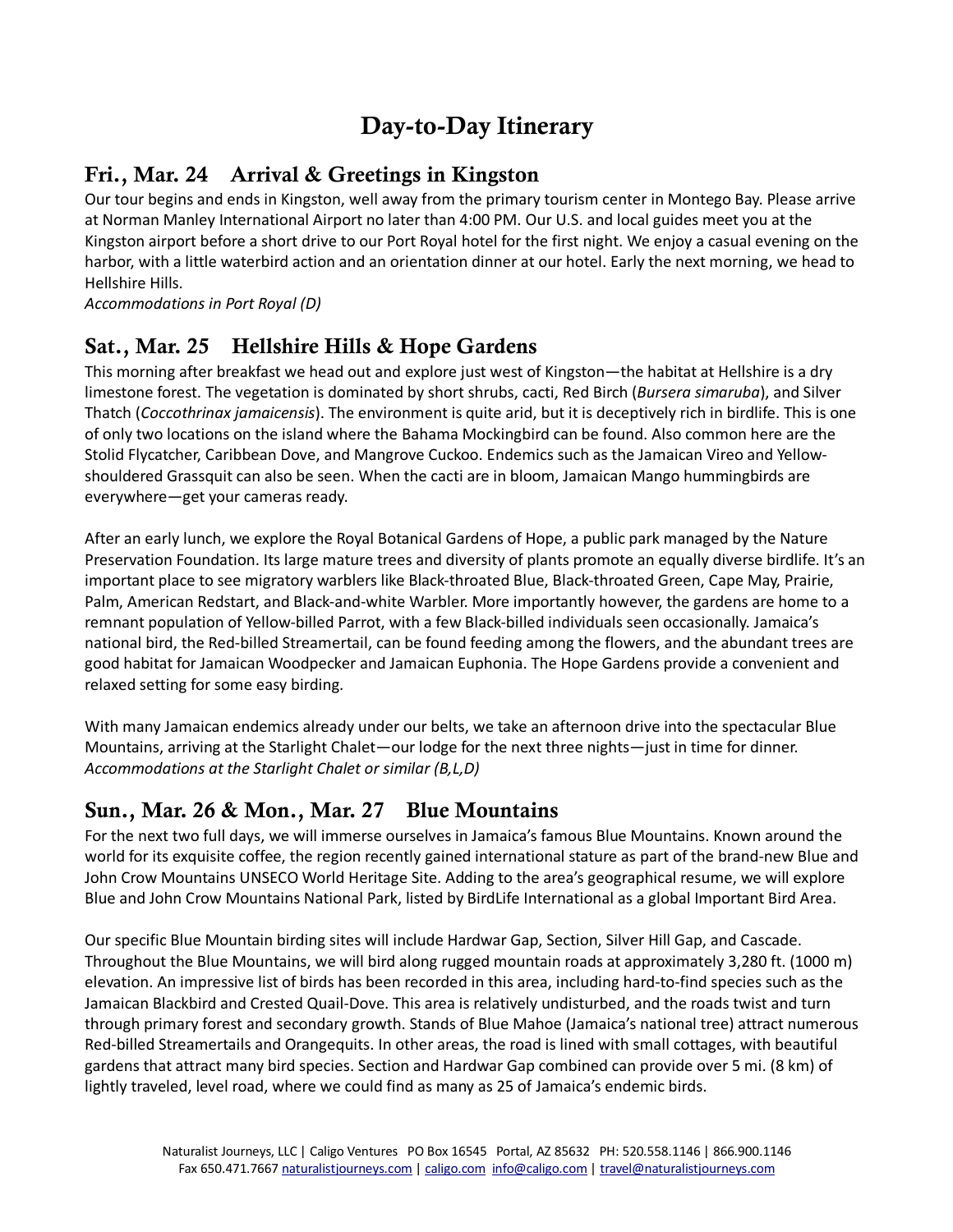The Blue Mountains should also produce Ring-tailed Pigeon, Blue Mountain Vireo, Arrowhead Warbler and Jamaican Spindalis. The charismatic Jamaican Tody will be seen throughout the region. Other endemics recorded here include the Jamaican Lizard Cuckoo, Jamaican Becard, and the much sought-after Rufous-throated Solitaire. *Accommodations at the Starlight Chalet or similar (B,L,D)*

## Tues., Mar. 28 Descent to the Coast & Port Antonio

After our final breakfast at the Starlight Chalet, we head down the northern slope of the Blue Mountains to Port Antonio. After lunch at the famous Woody's Burgers (they offer a great veggie burger for herbivores!), we settle into our base for the next three nights. To give you an optional break in the heat of the day, the afternoon schedule remains open today. You may choose to enjoy a siesta in your villa, bird the grounds and entry road to our lodge, or take a dip in the nearby Caribbean or the lodge's swimming pool. We enjoy dinner in Port Antonio, followed by a brief jaunt to search for owls and potoos.

*Accommodations near Port Antonio (B,L,D)*

### Wed., Mar. 29 & Thurs., Mar. 30 Ecclesdown Road & Port Antonio

This morning begins with an early start as we first head coastward in search of White-tailed Tropicbird. Most of the day is spent in one of Jamaica's most famous birding sites—the world-class Ecclesdown Road. Ecclesdown is a seldom-used road that travels along the foothills of the John Crow Mountains for approximately 11 miles. It's entirely flat and passes through secondary closed and open forests as well as small patches of farmland. This area is a stronghold for Yellow-billed and Black-billed Parrots as well as Jamaican Crow, Ring-tailed Pigeon, and Black-billed Streamertail. Every one of Jamaica's endemic birds has been recorded in these forests! Following our Ecclesdown jaunt, we head to the local jerk-joint for lunch and a casual afternoon of birding around the lodge.

Our last full day again offers several options. You may opt for more birding along Ecclesdown Road, or you may want to swim in the famous Blue Lagoon, just a few minutes from our lodge. Regardless of how you spend your final afternoon, you are always accompanied by one of our guides. Enjoy a celebratory dinner in Port Antonio. *Accommodations near Port Antonio (B,L,D)*

#### Fri., Mar. 31 Return to Kingston | Departures

We spend our final morning birding the lodge grounds, where we may find Gray Kingbird, Zenaida Dove, Smoothbilled Ani, the Caribbean-endemic subspecies of Northern Mockingbird, Jamaican Lizard-Cuckoo, and Jamaican Tody. After birding and breakfast, we make the drive back to Kingston for 2:00 PM or later departures. *(B)*

# Tour Details

#### Plan Ahead!

Protect yourself with Allianz Travel Insurance. Please note, starting in January 2017, Naturalist Journeys pays 100% of your flight carbon offset.

#### Cost of the Journey

Cost of the journey is \$TBD DBL / \$TBD SGL from Kingston, Jamaica*.* This cost includes all accommodations; meals as specified in the itinerary; professional guide services; other park and program entrance fees; and miscellaneous program expenses.

Tour cost does not include round-trip transportation from your home city to Kingston; optional activities; or items of a personal nature, such as laundry, telephone charges, maid gratuities or beverages from the bar.